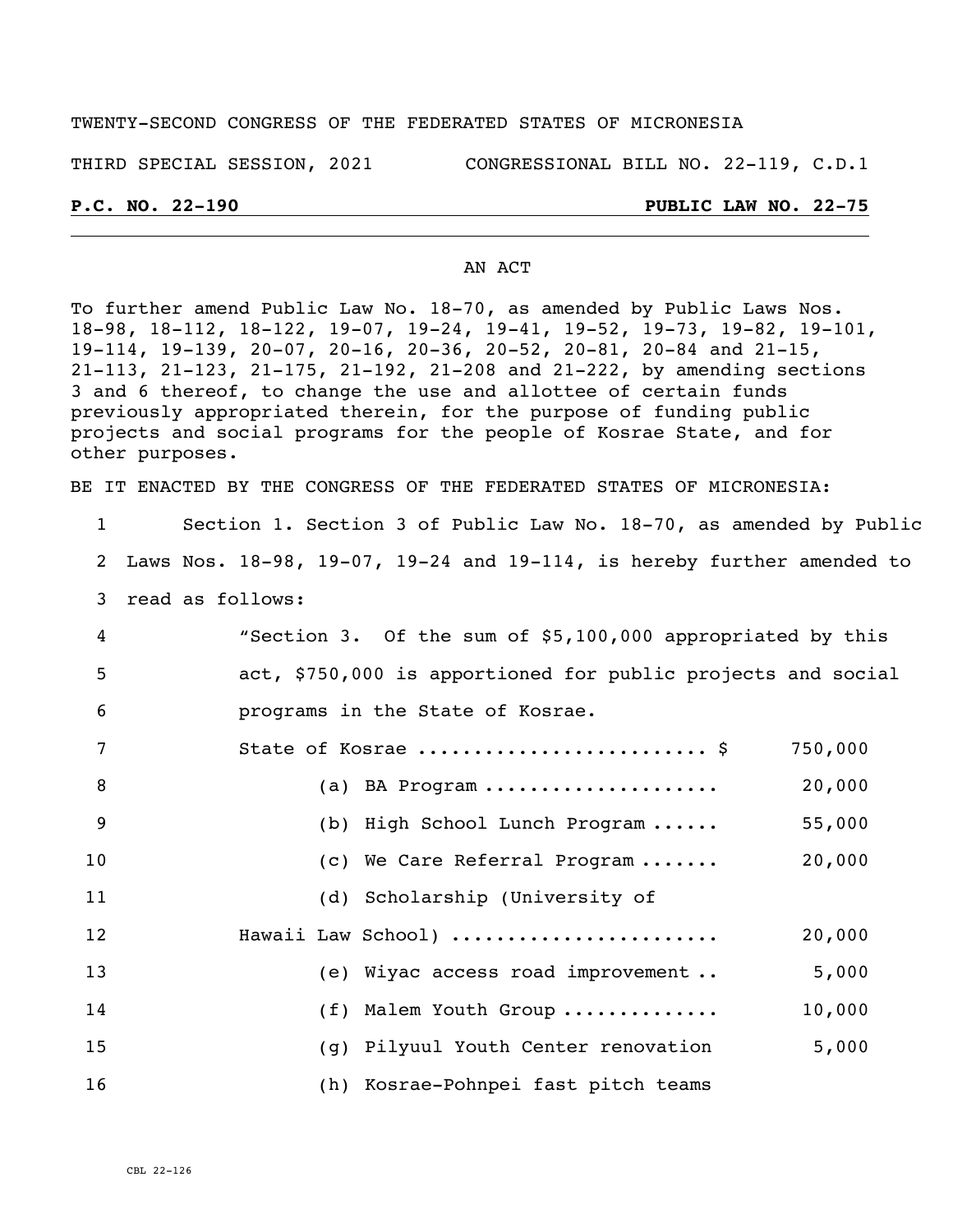| $\mathbf{1}$   | (travel, accommodation, rental and meals) \$ | 5,000  |
|----------------|----------------------------------------------|--------|
| $\overline{2}$ | (i) Kosrae High School dining                |        |
| 3              | area renovation                              | 30,000 |
| 4              | (j) Kosrae Micro Finance subsidy             | 10,000 |
| 5              | (k) Tafweyat farm road                       | 10,000 |
| 6              | (1) Kosrae Outreach and Advocacy Program     | 40,000 |
| 7              | (m) Purchase of senior citizens bus          |        |
| 8              | and associated cost (spare tires, freight,   |        |
| 9              | POL, spare parts and maintenance)            | 60,000 |
| 10             | (n) Vehicle purchase for youth               |        |
| 11             | group in Malem                               | 5,000  |
| 12             | (o) Lelu Town Government subsidy             | 20,000 |
| 13             | (p) Malem Municipal Government subsidy       | 10,000 |
| 14             | (q) Utwe Municipal Government subsidy        | 10,000 |
| 15             | (r) Tafunsak Municipal Government subsidy    | 10,000 |
| 16             | (s) Lelu Municipal Government subsidy        | 10,000 |
| 17             | (t) Kosrae Congressional Delegation          |        |
| 18             | Constituents Outreach programs               | 30,000 |
| 19             | (u) Xavier High School (tuition              |        |
| 20             | costs for Kosraean Students)                 | 10,000 |
| 21             | Mediation Program<br>(v)                     | 10,000 |
| 22             | Kosrae Junior Tennis<br>(w)                  | 10,000 |
| 23             | Contractual services<br>(x)                  | 5,000  |
| 24             | Pilyucul, Malem channel clearing<br>(y)      | 25,000 |
| 25             | Students' financial assistance:<br>(z)       |        |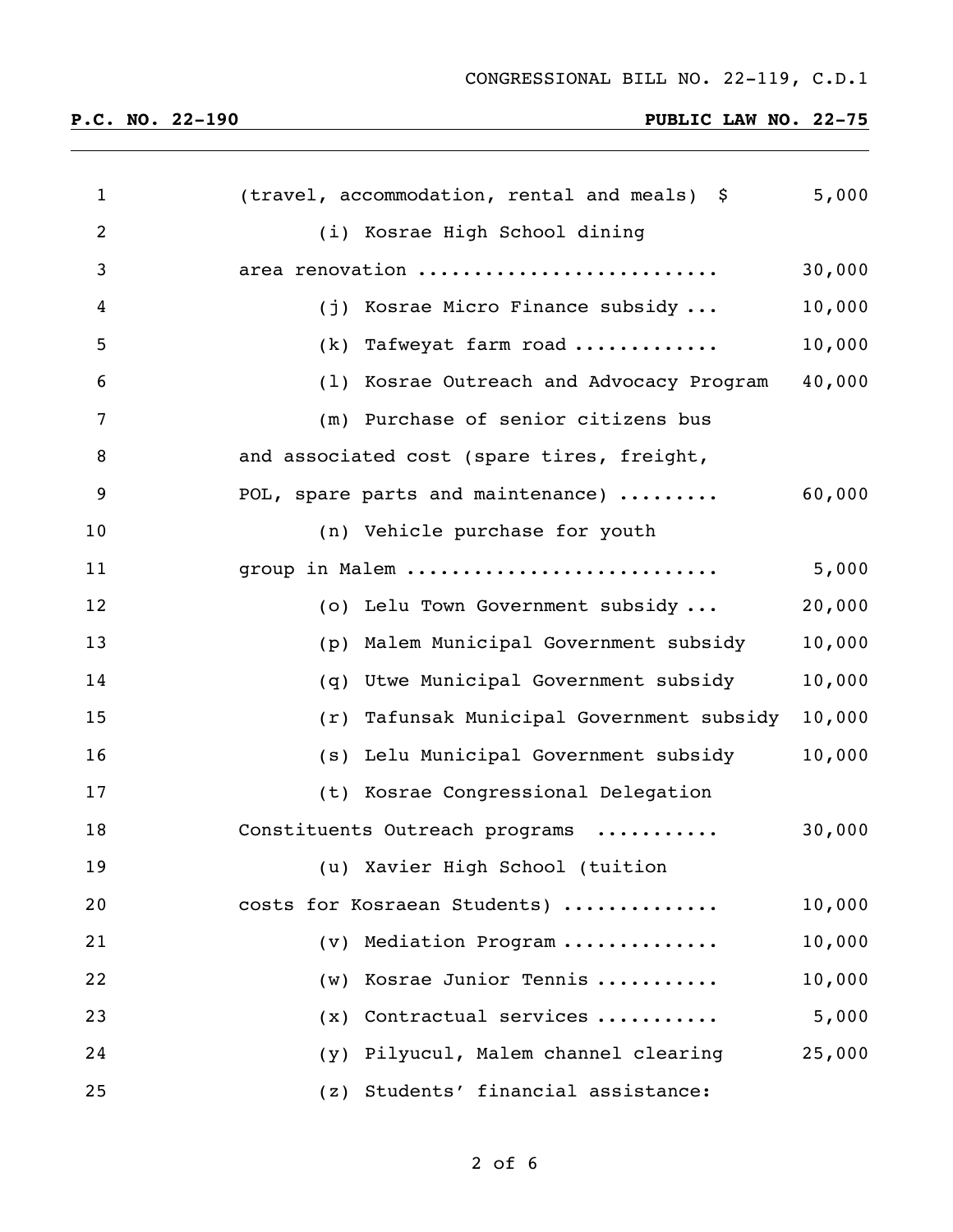| $\mathbf{1}$ | (i) University of Guam  \$            | $-0-$  |
|--------------|---------------------------------------|--------|
| 2            | (ii) University of Hawaii at          |        |
| 3            | Hilo campus                           | $-0-$  |
| 4            | (iii) University of Hawaii            |        |
| 5            | at Manoa campus                       | $-0-$  |
| 6            | (aa) Youths activities/programs       | 10,000 |
| 7            | (ab) Department of Resources and      |        |
| 8            | Economic Affairs                      |        |
| 9            | $(i)$ Survey and mapping              | 40,000 |
| 10           | $(i)$ Access road/drainage            | 20,000 |
| 11           | Malem farm road<br>(ac)               | 20,000 |
| 12           | (ad) Utwe-Walung circumferential road | 30,000 |
| 13           | (ae) Finfokoa Malem water extension.  | 35,000 |
| 14           | (af) Kosrae Port Authority subsidy    | 30,000 |
| 15           | (ag) Mangrove channels clearing       |        |
| 16           | maintenance from Wiyuc to Lenwot      | 5,000  |
| 17           | (ah) Finsrem, Utawa access road       | 5,000  |
| 18           | (ai) Grants and subsidies for Kosrae  |        |
| 19           | (i) Private sector development        | 25,000 |
| 20           | (aj) Scholarship - COM-FSM Trial      |        |
| 21           | Counselor Program                     | 10,000 |
| 22           | (ak) Kosrae High School - Vocational  |        |
| 23           | Education Program                     | 7,213  |
| 24           | (al) Tafunsak/Walung water system     |        |
| 25           | extension & improvement               | 10,000 |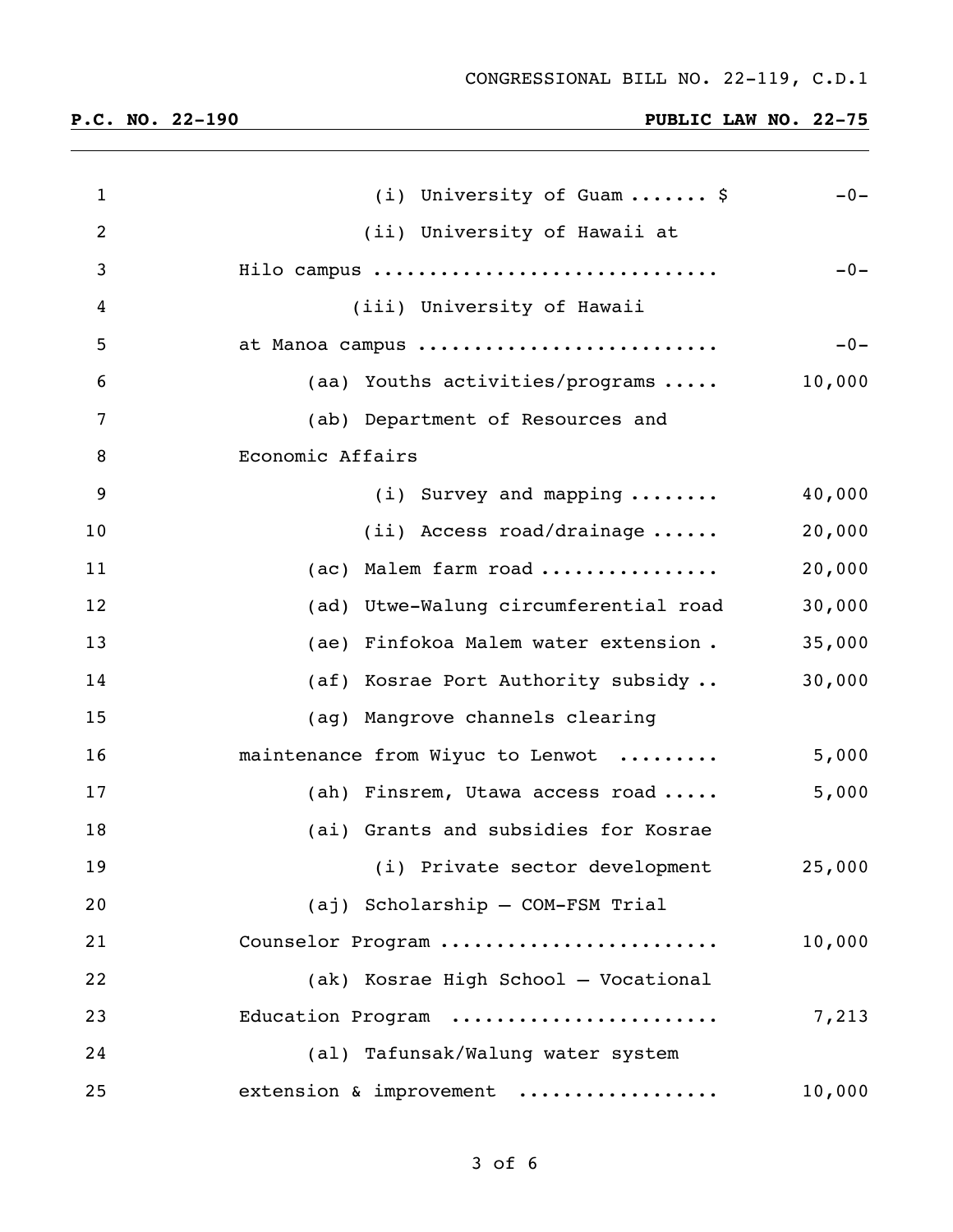| $\mathbf{1}$      | 5,000<br>(am) Malem Youth sport equipment  \$                     |
|-------------------|-------------------------------------------------------------------|
| 2                 | (an) Utwa/Walung Marine Park<br>$-0-$                             |
| 3                 | (ao) Preparation/Project                                          |
| 4                 | Management/Supervision<br>30,000                                  |
| 5                 | (ap) Kosrae State Scholarship Board outreach                      |
| 6                 | initiatives<br>15,000                                             |
| 7                 | 5,000<br>(aq) Kosrae State subsidy                                |
| 8                 | (ar) Supplemental funding for Kosrae                              |
| 9                 | 2,787"<br>High School vehicle purchase                            |
| 10                | Section 2. Section 6 of Public Law No. 18-70, as amended by       |
| 11                | Public Laws Nos. 18-98, 18-112, 18-122, 19-07, 19-24, 19-101, 20- |
| $12 \overline{ }$ | 07, 20-52, 20-84, 21-15 and 21-123, is hereby further amended to  |
| 13                | read as follows:                                                  |
| 14                | "Section 6. Allotment and management of funds and lapse           |
| 15                | date. All funds appropriated by this act shall be                 |
| 16                | allotted, managed, administered and accounted for in              |
| 17                | accordance with applicable laws, including, but not               |
| 18                | limited to, the Financial Management Act of 1979. The             |
| 19                | allottee shall be responsible for ensuring that these             |
| 20                | funds, or so much thereof as may be necessary, are used           |
| 21                | solely for the purpose specified in this act, and that            |
| 22                | no obligations are incurred in excess of the sum                  |
| 23                | appropriated. The allottee of the funds appropriated              |
| 24                | under section 2 of this act shall be the Governor of Yap          |
| 25                | State EXCEPT THAT the funds appropriated under                    |

of 6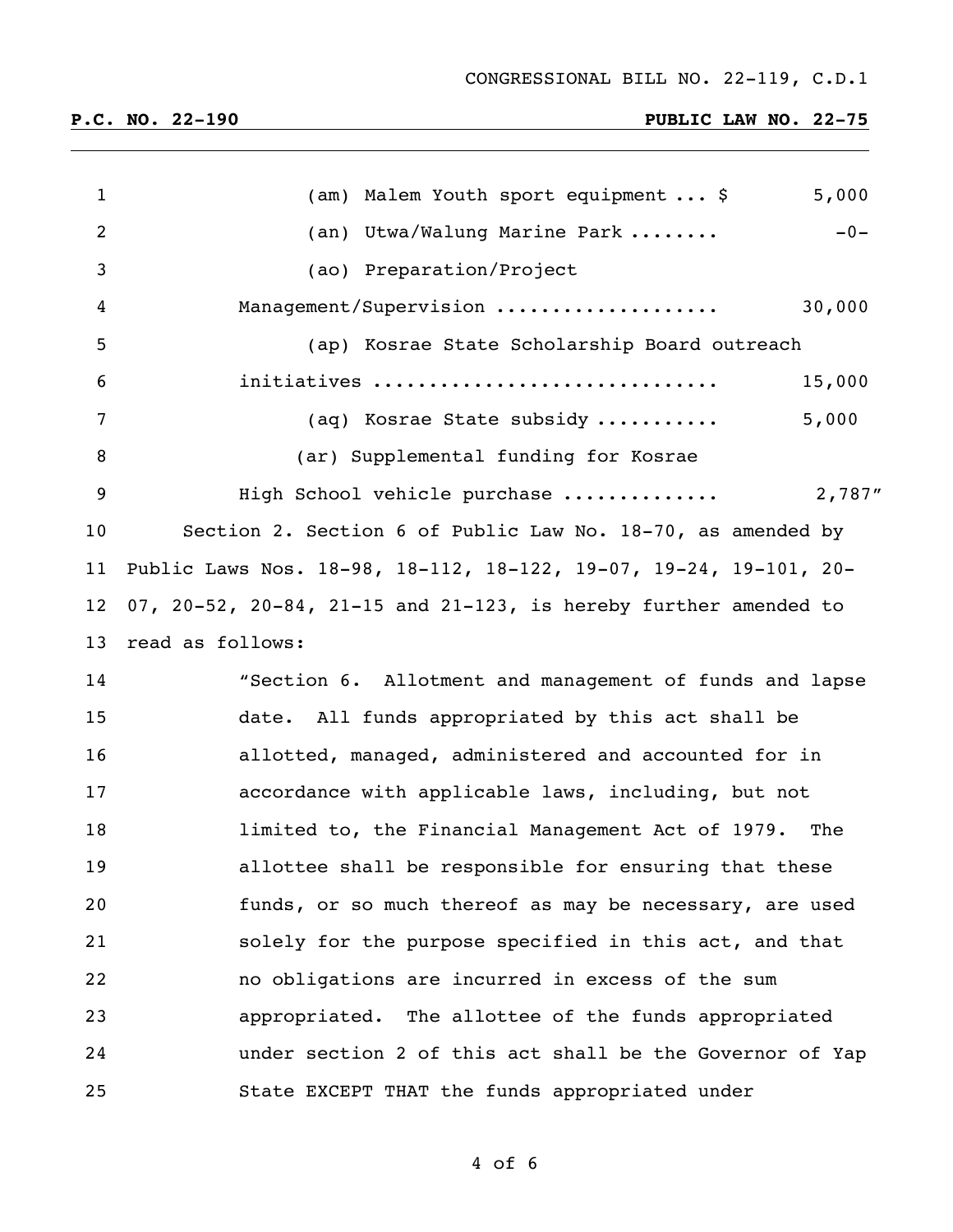| $\mathbf{1}$   | subsection 2(i) shall be the President of COM-FSM.<br>The   |
|----------------|-------------------------------------------------------------|
| $\overline{2}$ | allottee of funds appropriated under sections 3 and 4 of    |
| 3              | this act shall be the President of the Federated States     |
| 4              | of Micronesia or his designee; EXCEPT THAT the funds        |
| 5              | appropriated under subsections a, b, c, d, e, f, g, h,      |
| 6              | i, j, k, l, m, n, o, s, t, u, v, w, x, ag, ah, aj, ap       |
| 7              | and ag of section 3 this act shall be the Mayor of Lelu     |
| 8              | Town Government or his designee; the allottee of funds      |
| 9              | appropriated under subsections $3(y)$ and $3(ao)$ of this   |
| 10             | act shall be the Governor of Kosrae or his designee; the    |
| 11             | funds appropriated under subsections a, b, c, d, e, f       |
| 12             | and g of section $4(1)$ , subsections $4(3)(b)$ , (c), (d), |
| 13             | (f), (p) and r of this act shall the Pohnpei                |
| 14             | Transportation Authority, and the funds appropriated        |
| 15             | under subsection $4(3)(t)$ shall be the Luhkenmoanlap of    |
| 16             | Kitti. The allottee of funds appropriated under             |
| 17             | subsection $4(3)(aa)$ of this act shall be the Meninkeder   |
| 18             | Lapoloap of Madolenihmw; the allottee of funds              |
| 19             | appropriated under subsection $4(4)(f)$ shall be the Mayor  |
| 20             | of Mwokilloa Municipal Government or his designee the       |
| 21             | allottee of funds appropriated under subsection $4(4)(1)$   |
| 22             | shall be the Mayor of Pingelap Municipal Government or      |
| 23             | his designee. The allottee of funds appropriated under      |
| 24             | subsections $5(1)$ and $5(6)$ , of this act shall be the    |
| 25             | Governor of Chuuk State or his designee. The allottee       |

of 6